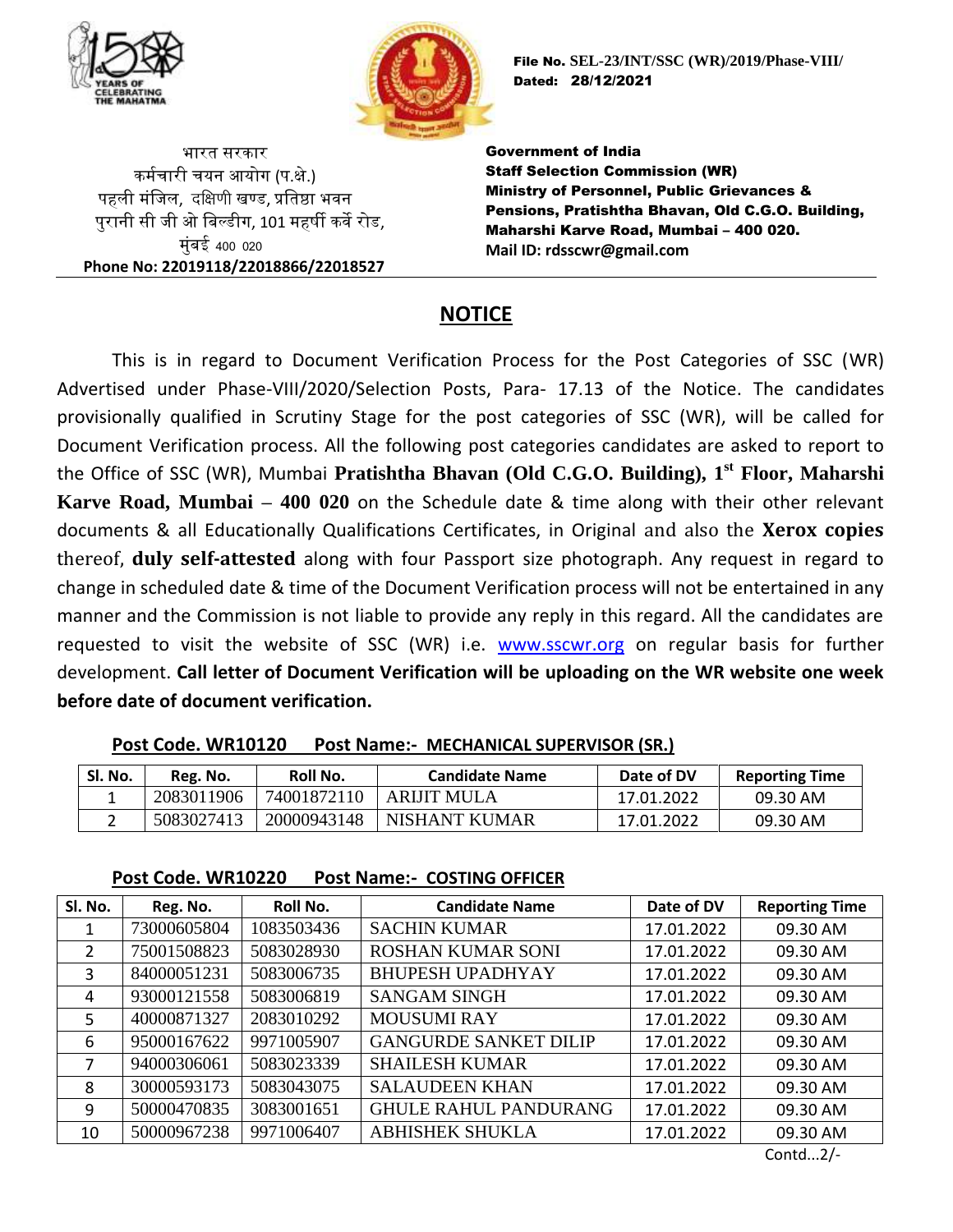### **Post Code. WR10320 Post Name:- STOCKMAN (JUNIOR GRADE)**

| SI. No. | Reg. No.    | Roll No.   | <b>Candidate Name</b> | Date of DV | <b>Reporting Time</b> |
|---------|-------------|------------|-----------------------|------------|-----------------------|
|         | 20001071013 | 1082003868 | SAURABH DIWAKAR       | 17.01.2022 | 09.30 AM              |
|         | 20000716458 | 5082039503 | POONAM SINGH          | 17.01.2022 | 09.30 AM              |

### **Post Code. WR10720 Post Name:- CARETAKER**

| Sl. No. | Reg. No.    | Roll No.   | <b>Candidate Name</b> | Date of DV | <b>Reporting Time</b> |
|---------|-------------|------------|-----------------------|------------|-----------------------|
|         | 72000991551 | 1083001274 | ABHISHEK RAJ          | 17.01.2022 | 09.30 AM              |

### **Post Code. WR10920 Post Name:- RECEPTIONIS/ TICKETING ASSISTANT**

| Sl. No. | Reg. No.        | Roll No.   | <b>Candidate Name</b> | Date of DV | <b>Reporting Time</b> |
|---------|-----------------|------------|-----------------------|------------|-----------------------|
|         | د   92000192117 | 1082001873 | SHIKHA KUMARI         | 17.01.2022 | 09.30 AM              |

### **Post Code. WR12420 Post Name:- AGRICULTURE FIELDMAN**

| SI. No. | Reg. No.    | Roll No.   | <b>Candidate Name</b> | Date of DV | <b>Reporting Time</b> |
|---------|-------------|------------|-----------------------|------------|-----------------------|
|         | 94000062166 | 7082031365 | AMAN PREET SINGH      | 17.01.2022 | 09.30 AM              |
|         | 95000382269 | 9972005156 | GAWARE NIKHIL NANA    | 17.01.2022 | 09.30 AM              |

### **Post Code. WR12520 Post Name:- DIETICIAN GRADE-III (JR. DIETICIAN)**

| SI. No. | Reg. No.    | Roll No.   | Candidate Name | Date of DV | <b>Reporting Time</b> |
|---------|-------------|------------|----------------|------------|-----------------------|
|         | 10001749542 | 9971005423 | S J MONIKA     | 17.01.2022 | 09.30 AM              |
|         | 30000825270 | 5083015140 | NIRMAL PANDAY  | 17.01.2022 | 09.30 AM              |
|         | 50000990916 | 5083029488 | KOMAL GUPTA    | 17.01.2022 | 09.30 AM              |

### **Post Code. WR10520 Post Name:- FIELD CUM LABORATORY ATTENDANT**

| Sl. No. | Reg. No.    | Roll No.   | <b>Candidate Name</b>     | Date of DV | <b>Reporting Time</b> |
|---------|-------------|------------|---------------------------|------------|-----------------------|
| 1       | 72000190210 | 2081007578 | <b>RAJNISH KUMAR</b>      | 17.01.2022 | 11.00 AM              |
| 2       | 72001382973 | 1081001278 | KUMAR LAKSHYA             | 17.01.2022 | 11.00 AM              |
| 3       | 74001782061 | 2081048636 | <b>SUBHAM KANOO</b>       | 17.01.2022 | 11.00 AM              |
| 4       | 81000189677 | 3081002416 | <b>JITHIN BENSON</b>      | 17.01.2022 | 11.00 AM              |
| 5       | 82000050798 | 1081043060 | AKASH KUMAR               | 17.01.2022 | 11.00 AM              |
| 6       | 82000216093 | 5081028925 | KAMAL                     | 17.01.2022 | 11.00 AM              |
| 7       | 92000297771 | 1081004211 | <b>MANISH KUMAR</b>       | 17.01.2022 | 11.00 AM              |
| 8       | 40000046611 | 9973003347 | NITESH KUMAR              | 17.01.2022 | 11.00 AM              |
| 9       | 73001265578 | 1081403827 | NITIN KUMAR PATEL         | 17.01.2022 | 11.00 AM              |
| 10      | 50000649402 | 9973003616 | <b>GAURAV BALU DARADE</b> | 17.01.2022 | 11.00 AM              |
| 11      | 40000688090 | 2081001978 | NITESH KUMAR              | 17.01.2022 | 11.00 AM              |
| 12      | 92000495311 | 1081002302 | <b>UMA SHANKER KUMAR</b>  | 17.01.2022 | 11.00 AM              |
| 13      | 92000523340 | 1081800290 | AMRITESH KUMAR            | 17.01.2022 | 11.00 AM              |
| 14      | 94000770150 | 2081053209 | <b>SUBHRAJYOTI GHOSH</b>  | 17.01.2022 | 11.00 AM              |
| 15      | 95000431734 | 4081102232 | SANJAY SINGH BAGHEL       | 17.01.2022 | 11.00 AM              |
|         |             |            |                           |            | $C = 1$               |

Contd...3/-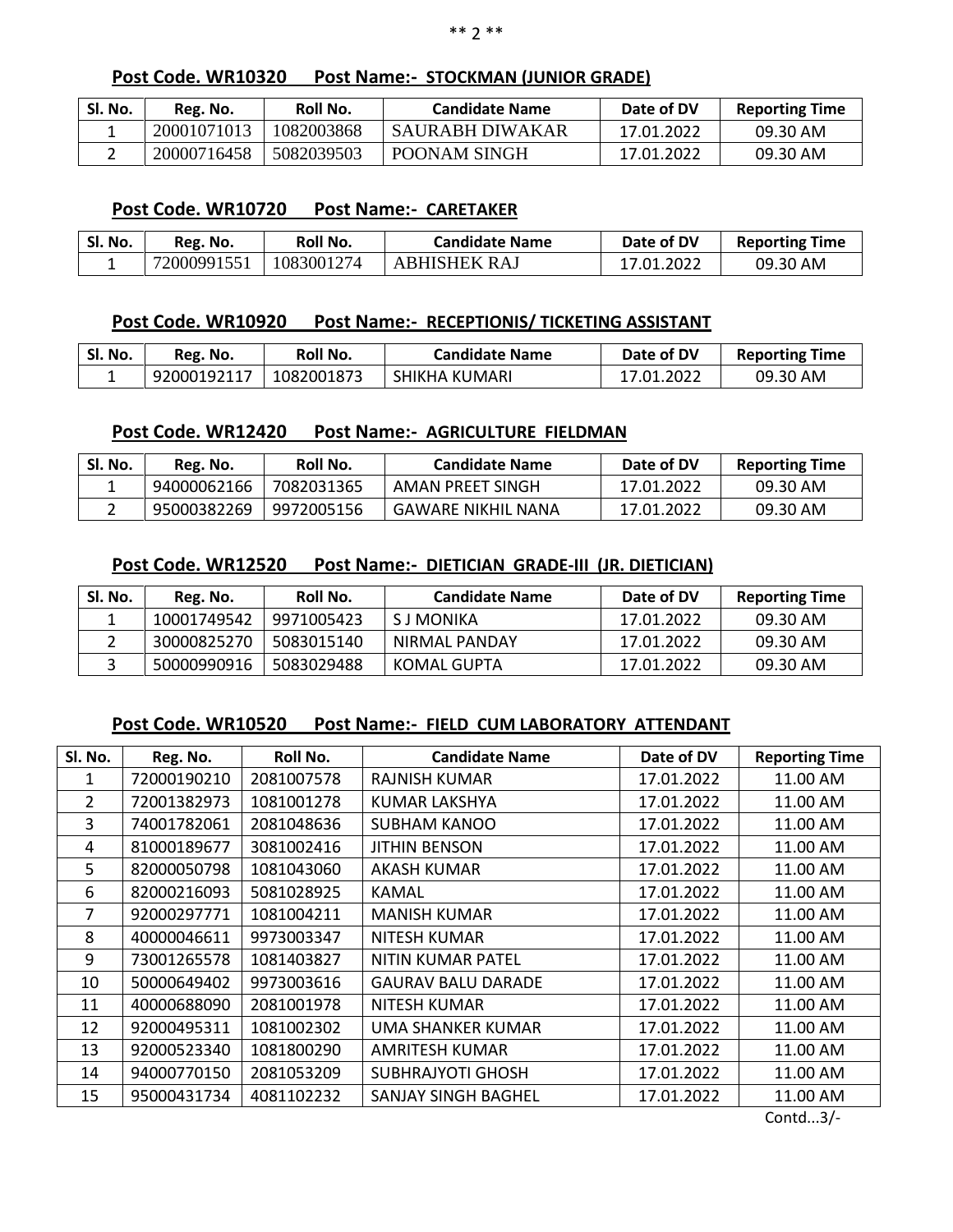| Post Code. WR11120 |  | <b>Post Name:- LIBRARY AND INFORMATION ASSISTANT</b> |  |
|--------------------|--|------------------------------------------------------|--|
|                    |  |                                                      |  |

| SI. No. | Reg. No.    | Roll No.   | <b>Candidate Name</b> | Date of DV | <b>Reporting Time</b> |
|---------|-------------|------------|-----------------------|------------|-----------------------|
|         | 83000189076 | 5083014427 | <b>SHEETAL</b>        | 17.01.2022 | 11.00 AM              |
|         | 40000733938 | 6083510982 | HARI KRISHAN          | 17.01.2022 | 11.00 AM              |
|         | 94000070237 | 2083008368 | KAUSIK BHATTACHARYA   | 17.01.2022 | 11.00 AM              |
|         | 94000360655 | 5083005335 | <b>PRITI</b>          | 17.01.2022 | 11.00 AM              |

**Post Code. WR11220 Post Name:- ASSISTANT STORE KEEPER**

| SI. No. | Reg. No.    | Roll No.   | <b>Candidate Name</b>       | Date of DV | <b>Reporting Time</b> |
|---------|-------------|------------|-----------------------------|------------|-----------------------|
|         | 50001644555 | 9972016021 | SAGAR GAJANAN PANCHBHAI     | 17.01.2022 | 11.00 AM              |
|         | 75000858042 | 5082024879 | RISHABH SHUKLA              | 17.01.2022 | 11.00 AM              |
|         | 75001579015 | 9972007049 | TIWARI RATNESH KUMAR RAMESH | 17.01.2022 | 11.00 AM              |
|         | 40000866893 | 5082010089 | SANJEET SEHRAWAT            | 17.01.2022 | 11.00 AM              |

# **Post Code. WR11420 Post Name:- HEAD DRAFTSMAN**

| Sl. No.      | Reg. No.    | Roll No.   | <b>Candidate Name</b>      | Date of DV | <b>Reporting Time</b> |
|--------------|-------------|------------|----------------------------|------------|-----------------------|
|              | 72001589489 | 5083034719 | <b>KULDEEP MEENA</b>       | 17.01.2022 | 02.00 PM              |
| $\mathbf{2}$ | 85000312407 | 4083900521 | KUMBHARE ASHISH RATNADEEP  | 17.01.2022 | 02.00 PM              |
| 3            | 72000286647 | 5083013248 | NARESH KUMAR MEENA         | 17.01.2022 | 02.00 PM              |
| 4            | 82000143430 | 5083039847 | <b>ASHOK MEENA</b>         | 17.01.2022 | 02.00 PM              |
| 5.           | 92000143565 | 5083035316 | PURAN KUMAR MEENA          | 17.01.2022 | 02.00 PM              |
| 6            | 82000190164 | 5083039815 | SANDEEP KUMAR MEENA        | 17.01.2022 | 02.00 PM              |
| 7            | 91000036568 | 3083003241 | <b>VISHAL</b>              | 17.01.2022 | 02.00 PM              |
| 8            | 81000170012 | 3083003414 | <b>SANTOSH KUMAR</b>       | 17.01.2022 | 02.00 PM              |
| 9            | 82000134778 | 5083037651 | <b>ADITYENDRA MEENA</b>    | 17.01.2022 | 02.00 PM              |
| 10           | 85000343554 | 9971008115 | <b>MEGHA HARISH RAMDAS</b> | 17.01.2022 | 02.00 PM              |
| 11           | 72000578642 | 5083035622 | <b>BALKRISHAN MEENA</b>    | 17.01.2022 | 02.00 PM              |

# **Post Code. WR11720 Post Name:- SENIOR RADIO TECHNICIAN**

| SI. No.        | Reg. No.    | Roll No.   | <b>Candidate Name</b>             | Date of DV | <b>Reporting Time</b> |
|----------------|-------------|------------|-----------------------------------|------------|-----------------------|
|                | 72000010152 | 5083034090 | <b>VARUN SINGH RATHORE</b>        | 17.01.2022 | 02.00 PM              |
| $\overline{2}$ | 72001652967 | 5083036494 | <b>KRISHAN GOPAL ARYA</b>         | 17.01.2022 | 02.00 PM              |
| 3              | 75001589302 | 5083012858 | SURYA PRAKASH PATTANAYAK          | 17.01.2022 | 02.00 PM              |
| 4              | 82000290520 | 5083037101 | <b>KAMLESH SHARMA</b>             | 17.01.2022 | 02.00 PM              |
| 5.             | 83000189588 | 5083024592 | SHITANSHU BHADAURIA               | 17.01.2022 | 02.00 PM              |
| 6              | 91000049683 | 8083015742 | <b>BONGONI ACHYUTH</b>            | 17.01.2022 | 02.00 PM              |
|                | 91000059547 | 8083022973 | <b>VISHAL KUMAR MAURYA</b>        | 17.01.2022 | 02.00 PM              |
| 8              | 92000255346 | 1083005907 | <b>SUDHAKAR KUMAR</b>             | 17.01.2022 | 02.00 PM              |
| 9              | 92000257456 | 5083035435 | DEVENDRA JANGIR                   | 17.01.2022 | 02.00 PM              |
| 10             | 91000227702 | 8083017179 | <b>BUSHIGAMPALA SHRAVAN KUMAR</b> | 17.01.2022 | 02.00 PM              |
| 11             | 93000059713 | 5083008565 | <b>AMIT KAUSHAL</b>               | 17.01.2022 | 02.00 PM              |

Contd...4/-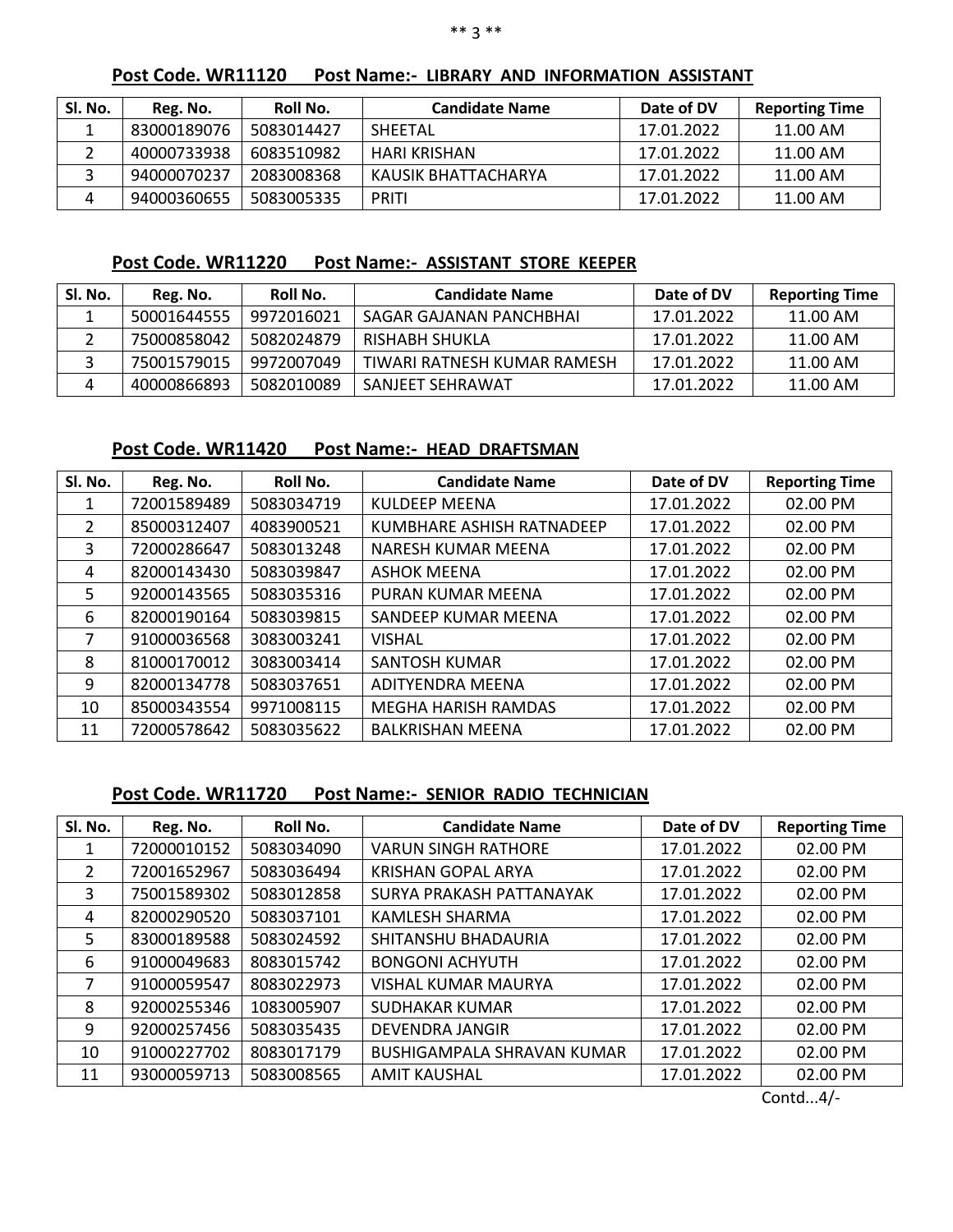#### \*\* 4 \*\*

# **Post Code. WR11720 Post Name:- SENIOR RADIO TECHNICIAN**

| Sl. No. | Reg. No.    | Roll No.   | <b>Candidate Name</b>      | Date of DV | <b>Reporting Time</b> |
|---------|-------------|------------|----------------------------|------------|-----------------------|
| 12      | 72001346045 | 5083036146 | <b>GAURAV BANSAL</b>       | 17.01.2022 | 02.00 PM              |
| 13      | 72001862931 | 1083004681 | NILESH KUMAR YADAV         | 17.01.2022 | 02.00 PM              |
| 14      | 40000641205 | 5083007519 | <b>MANISH</b>              | 17.01.2022 | 02.00 PM              |
| 15      | 40000892917 | 1083204177 | RAMANDEEP                  | 17.01.2022 | 02.00 PM              |
| 16      | 92000036979 | 5083019802 | SAURABH SINGH SHEKHAWAT    | 17.01.2022 | 02.00 PM              |
| 17      | 30000807713 | 1083501496 | <b>JITENDRA KUMAR MALL</b> | 17.01.2022 | 02.00 PM              |
|         |             |            |                            |            |                       |
| 18      | 50000754840 | 9971017249 | <b>NIKAM SOURABH SUNIL</b> | 17.01.2022 | 03.30 PM              |
| 19      | 81000238366 | 8083012302 | <b>VIGNESH P</b>           | 17.01.2022 | 03.30 PM              |
| 20      | 40000707419 | 5083019562 | <b>OMENDER KUMAR</b>       | 17.01.2022 | 03.30 PM              |
| 21      | 10000482076 | 3083007667 | <b>AKASH RAVEENDRAN</b>    | 17.01.2022 | 03.30 PM              |
| 22      | 10000499024 | 8083004229 | <b>BEERE BHASKAR</b>       | 17.01.2022 | 03.30 PM              |
| 23      | 10000827288 | 3083008109 | <b>JITHIN V J</b>          | 17.01.2022 | 03.30 PM              |
| 24      | 20000731509 | 2083001087 | <b>ANSHU</b>               | 17.01.2022 | 03.30 PM              |
| 25      | 20000937380 | 5083042920 | <b>MAHIP SINGH GAHLOT</b>  | 17.01.2022 | 03.30 PM              |
| 26      | 40000890602 | 2083004700 | <b>SAIKAT GUPTA</b>        | 17.01.2022 | 03.30 PM              |
| 27      | 40000976990 | 2083005695 | SAURADIPTA SADHU           | 17.01.2022 | 03.30 PM              |
| 28      | 50000803579 | 9971008912 | YOGESH GHADWAL             | 17.01.2022 | 03.30 PM              |
| 29      | 84000185396 | 2083001252 | <b>DIGAMBAR GORAIN</b>     | 17.01.2022 | 03.30 PM              |
| 30      | 92000498055 | 1083005992 | <b>SUBHASH KUMAR</b>       | 17.01.2022 | 03.30 PM              |
| 31      | 92000572918 | 5083024472 | <b>RAJA BABU</b>           | 17.01.2022 | 03.30 PM              |
| 32      | 94000108032 | 5083012933 | PRAKSHI VATS               | 17.01.2022 | 03.30 PM              |
| 33      | 94000238117 | 2083015327 | <b>RAJEN DAS</b>           | 17.01.2022 | 03.30 PM              |
| 34      | 94000239543 | 9971014300 | <b>MANINDER KUMAR</b>      | 17.01.2022 | 03.30 PM              |
| 35      | 95000048022 | 4083700234 | NISHI AGRAWAL              | 17.01.2022 | 03.30 PM              |
| 36      | 95000264276 | 9971006548 | SUDHIR RAMKRISHNA NAGARE   | 17.01.2022 | 03.30 PM              |
| 37      | 95000283105 | 5083006790 | <b>AMIT RAWAT</b>          | 17.01.2022 | 03.30 PM              |

# **Post Code. WR10620 Post Name:- GIRL CADETS INSTRUCTORS (GCIs) (WOMAN ONLY)**

| SI. No.      | Reg. No.    | Roll No.   | <b>Candidate Name</b>       | Date of DV | <b>Reporting Time</b> |
|--------------|-------------|------------|-----------------------------|------------|-----------------------|
| 1.           | 50001656573 | 9971017407 | ACHARYA SAPNA KUMARI RAMESH | 18.01.2022 | 09.30 AM              |
| $\mathbf{2}$ | 50001515560 | 9971020350 | NIKAM SNEHA BALU            | 18.01.2022 | 09.30 AM              |
| 3            | 50001569532 | 9971012349 | <b>KULKARNI SNEHA GOPAL</b> | 18.01.2022 | 09.30 AM              |
| 4            | 50001576205 | 9971005799 | JADHAV MANDAKINI GORAKHNATH | 18.01.2022 | 09.30 AM              |
| 5.           | 50001582691 | 9971015087 | KONDHALKAR KOUSHALYA RAHUL  | 18.01.2022 | 09.30 AM              |
| 6            | 50001627337 | 9971007151 | PINJARI SUMAIYYA MUSTAK     | 18.01.2022 | 09.30 AM              |
| 7            | 50001642877 | 5083000310 | <b>KAJAL BANKOTI</b>        | 18.01.2022 | 09.30 AM              |
| 8            | 50001644122 | 9971005612 | SWAPNALI HANAMANTRAO PATIL  | 18.01.2022 | 09.30 AM              |
| 9            | 72000206650 | 5083034879 | REEYA KANWAR                | 18.01.2022 | 09.30 AM              |
| 10           | 72000403913 | 5083032852 | <b>JYOTI YADAV</b>          | 18.01.2022 | 09.30 AM              |
| 11           | 71000707097 | 3083011111 | <b>GOPIKA B R</b>           | 18.01.2022 | 09.30 AM              |
| 12           | 20001340777 | 1083102710 | <b>BHANU PRIYA CHOUHAN</b>  | 18.01.2022 | 09.30 AM              |
| 13           | 91000078489 | 3083010635 | <b>GOPIKA RAJ S</b>         | 18.01.2022 | 09.30 AM              |

Contd...5/-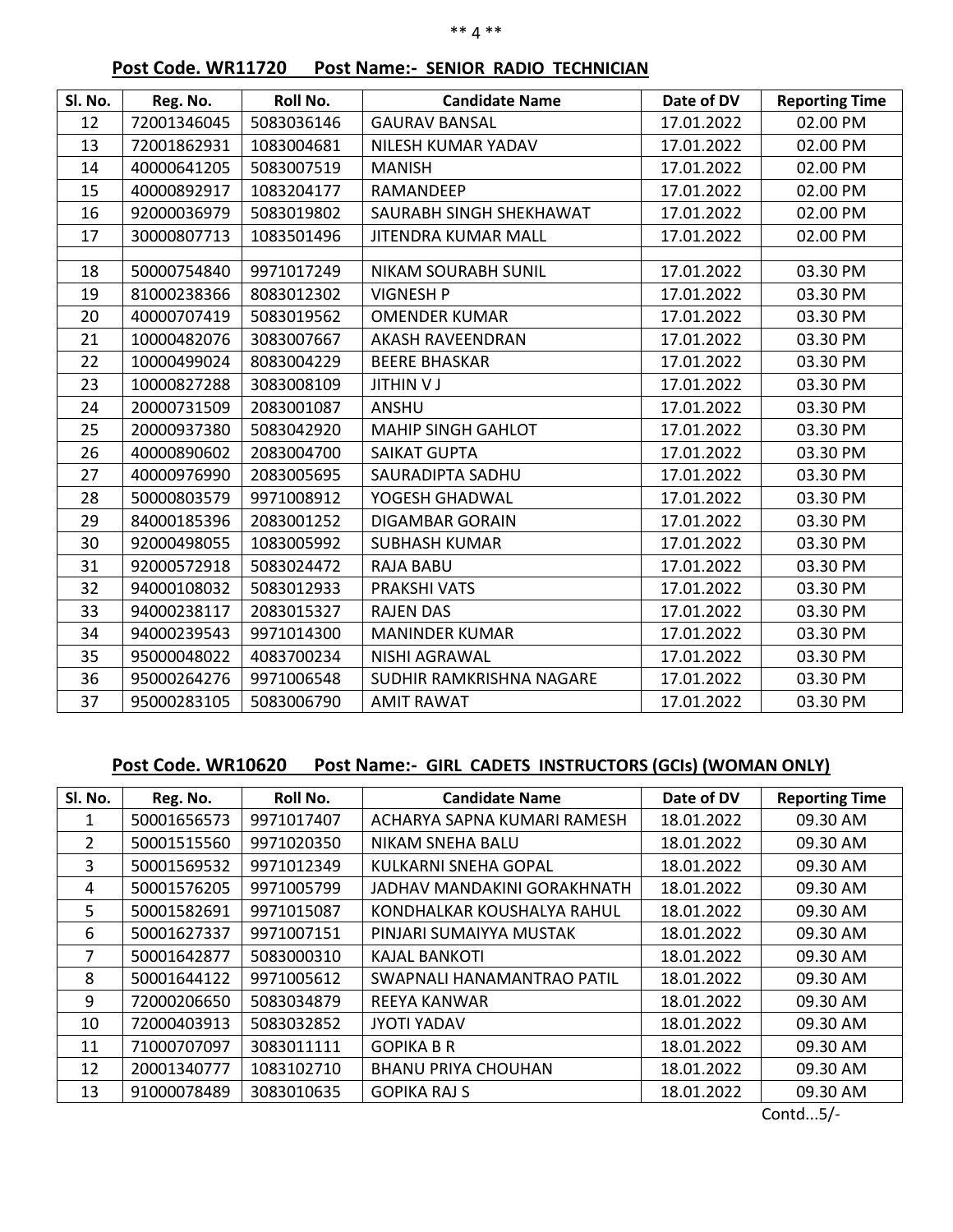| Sl. No. | Reg. No.    | Roll No.   | <b>Candidate Name</b>          | Date of DV | <b>Reporting Time</b> |
|---------|-------------|------------|--------------------------------|------------|-----------------------|
| 14      | 72001161446 | 5083032497 | POOJA DARA                     | 18.01.2022 | 09.30 AM              |
| 15      | 10000497941 | 8083015210 | <b>MONIKA M</b>                | 18.01.2022 | 09.30 AM              |
| 16      | 10001660154 | 8083015503 | <b>KOMANDUR RADHIKA</b>        | 18.01.2022 | 09.30 AM              |
| 17      | 73000829730 | 1083100230 | <b>RADHA KUMARI</b>            | 18.01.2022 | 09.30 AM              |
| 18      | 74001633104 | 5083014232 | <b>ANKITA</b>                  | 18.01.2022 | 09.30 AM              |
| 19      | 75000235990 | 5083030546 | <b>SAVITA</b>                  | 18.01.2022 | 09.30 AM              |
| 20      | 75000760698 | 5083030716 | <b>KOMAL TANWAR</b>            | 18.01.2022 | 09.30 AM              |
| 21      | 75000954432 | 5083014995 | SHEETAL                        | 18.01.2022 | 09.30 AM              |
| 22      | 75000995847 | 5083018253 | <b>SUSHMITA</b>                | 18.01.2022 | 09.30 AM              |
| 23      | 75001337312 | 5083029269 | PRATIKSHA PANCHAL              | 18.01.2022 | 09.30 AM              |
|         |             |            |                                |            |                       |
| 24      | 75001626924 | 5083029417 | <b>SADHANA PAL</b>             | 18.01.2022 | 11.00 AM              |
| 25      | 75001637819 | 4083200974 | RAKSHANDA KARAHE               | 18.01.2022 | 11.00 AM              |
| 26      | 94000015793 | 5083019152 | <b>ANJALI</b>                  | 18.01.2022 | 11.00 AM              |
| 27      | 83000029879 | 4083101096 | RASHMI                         | 18.01.2022 | 11.00 AM              |
| 28      | 91000042861 | 3083004647 | <b>ASMITA JAIN</b>             | 18.01.2022 | 11.00 AM              |
| 29      | 91000077395 | 3083010629 | <b>NAVITHA RAVI M</b>          | 18.01.2022 | 11.00 AM              |
| 30      | 91000140741 | 8083006251 | <b>CHAPPA SATYAVENI</b>        | 18.01.2022 | 11.00 AM              |
| 31      | 91000268302 | 9971000797 | POOJA CHAUHAN                  | 18.01.2022 | 11.00 AM              |
| 32      | 91000372784 | 8083022465 | <b>KONAPALLY SUPRIYA</b>       | 18.01.2022 | 11.00 AM              |
| 33      | 10000903257 | 8083012966 | ANJU GEORGE                    | 18.01.2022 | 11.00 AM              |
| 34      | 91000442922 | 8083010584 | <b>JANANI PRIYA K</b>          | 18.01.2022 | 11.00 AM              |
| 35      | 92000032313 | 5083014745 | PRIYA PAYAL                    | 18.01.2022 | 11.00 AM              |
| 36      | 92000065040 | 5083042633 | MEGHA SISODIYA                 | 18.01.2022 | 11.00 AM              |
| 37      | 10001754441 | 3083008326 | <b>ARATHIKL</b>                | 18.01.2022 | 11.00 AM              |
| 38      | 92000095583 | 5083013122 | PUJA SHARMA                    | 18.01.2022 | 11.00 AM              |
| 39      | 75001544187 | 4083400128 | <b>SHEFALI TAMRAKAR</b>        | 18.01.2022 | 11.00 AM              |
| 40      | 92000242092 | 5083039818 | SONU SILAYCH                   | 18.01.2022 | 11.00 AM              |
| 41      | 91000552546 | 3083006468 | MERLIN ELIZABETH MATHEW        | 18.01.2022 | 11.00 AM              |
| 42      | 20000756654 | 5083035577 | <b>SURBHI MOTWANI</b>          | 18.01.2022 | 11.00 AM              |
| 43      | 40001570249 | 5083005230 | PREKSHA                        | 18.01.2022 | 11.00 AM              |
| 44      | 95000370368 | 5083005236 | <b>SHWETA CHOUREY</b>          | 18.01.2022 | 11.00 AM              |
| 45      | 75000386935 | 5083005075 | <b>RUBY YADAV</b>              | 18.01.2022 | 11.00 AM              |
| 46      | 93000240849 | 1083102673 | SAPNA KUMARI                   | 18.01.2022 | 11.00 AM              |
|         |             |            |                                |            |                       |
| 47      | 95000101060 | 4083200122 | PALLAVI MANDLOI                | 18.01.2022 | 02.00 PM              |
| 48      | 10000951498 | 8083009192 | <b>KYUVASRI</b>                | 18.01.2022 | 02.00 PM              |
| 49      | 71000700910 | 3083014648 | <b>AKHILA S S</b>              | 18.01.2022 | 02.00 PM              |
| 50      | 50000766933 | 4083100164 | <b>ALKA RAI</b>                | 18.01.2022 | 02.00 PM              |
| 51      | 50000987239 | 9971005395 | SARWAN TEJAL DHARMENDRA PUSHPA | 18.01.2022 | 02.00 PM              |
| 52      | 71001119475 | 3083012556 | AMBILI P D                     | 18.01.2022 | 02.00 PM              |
| 53      | 30000617117 | 1083202086 | MAURYA SANDHYA RADHESHYAM      | 18.01.2022 | 02.00 PM              |
| 54      | 50000479154 | 9971000446 | <b>ANJALI RAWAL</b>            | 18.01.2022 | 02.00 PM              |
| 55      | 93000004556 | 9971008159 | <b>VAISHALI GUPTA</b>          | 18.01.2022 | 02.00 PM              |
| 56      | 40001602462 | 7083030142 | <b>ANKIT</b>                   | 18.01.2022 | 02.00 PM              |
| 57      | 50001598726 | 9971003283 | <b>GUPTA GAYATHRI TEJPAL</b>   | 18.01.2022 | 02.00 PM              |

# **Post Code. WR10620 Post Name:- GIRL CADETS INSTRUCTORS (GCIs) (WOMAN ONLY)**

Contd...6/-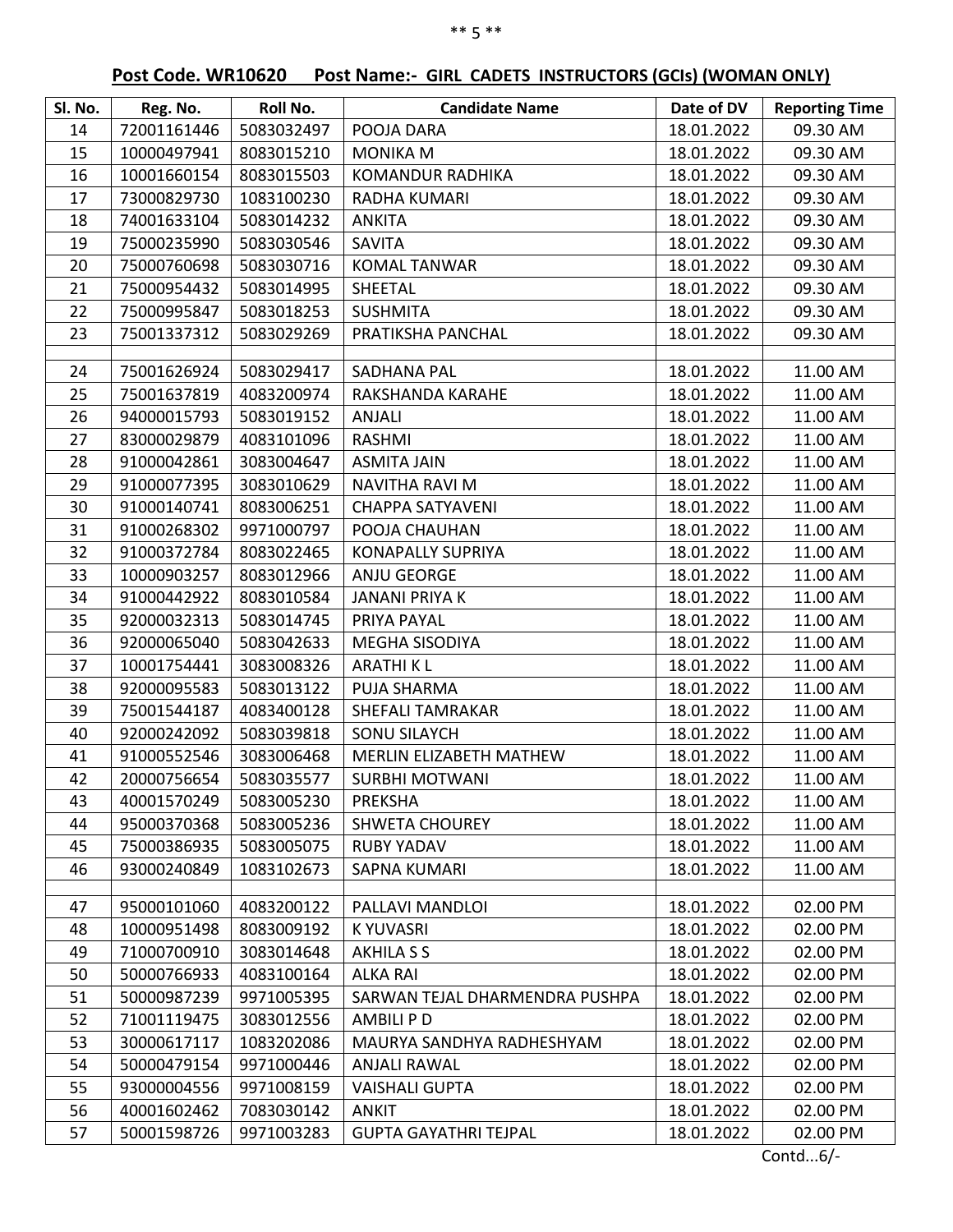# **Post Code. WR10620 Post Name:- GIRL CADETS INSTRUCTORS (GCIs) (WOMAN ONLY)**

| Reg. No.<br>58<br>75001553723<br>4083001863<br>PRIYANKA JAKNORE<br>18.01.2022<br>59<br>95000100335<br>4083000397<br><b>ITISHREE RATHORE</b><br>18.01.2022 | <b>Reporting Time</b><br>02.00 PM<br>02.00 PM<br>02.00 PM |
|-----------------------------------------------------------------------------------------------------------------------------------------------------------|-----------------------------------------------------------|
|                                                                                                                                                           |                                                           |
|                                                                                                                                                           |                                                           |
| 18.01.2022<br>60<br>30000624877<br>1083503706<br>SAMIKSHA MISHRA                                                                                          |                                                           |
| 61<br>75000509065<br>5083018778<br>18.01.2022<br><b>NAVITA</b>                                                                                            | 02.00 PM                                                  |
| 62<br>75000801961<br>5083030976<br><b>MANISHA</b><br>18.01.2022                                                                                           | 02.00 PM                                                  |
| 63<br>50001663784<br>9971013845<br>SUDESHNA<br>18.01.2022                                                                                                 | 02.00 PM                                                  |
| 64<br>83000305287<br>1083503433<br>18.01.2022<br>PRIYA GAUTAM                                                                                             | 02.00 PM                                                  |
| 75001142683<br>65<br>9971015821<br>TAMBE PRIYANKA RAMCHANDRA<br>18.01.2022                                                                                | 02.00 PM                                                  |
| 66<br>50000844780<br>9971006107<br>DESAI ASMITA BHARAT<br>18.01.2022                                                                                      | 02.00 PM                                                  |
| 67<br>50000572948<br>4083201530<br><b>LUCKY SISODIYA</b><br>18.01.2022                                                                                    | 02.00 PM                                                  |
| 68<br>10000127921<br>3083012163<br><b>SAVITHA V</b><br>18.01.2022                                                                                         | 02.00 PM                                                  |
| 69<br>10000055910<br>3083011990<br>ARATHI MURALIDHARAN<br>18.01.2022                                                                                      | 02.00 PM                                                  |
| 70<br>10000634897<br>8083015950<br><b>BATHULA UJWALA</b><br>18.01.2022                                                                                    | 03.30 PM                                                  |
| 71<br>18.01.2022<br>8083000848<br>PILLAGURIVI RAMACHANDRAGARI MANYULA                                                                                     | 03.30 PM                                                  |
| 10000635778<br>72<br>10000867655<br>8083003773<br>18.01.2022<br><b>CHOUDARI KEERTHANA</b>                                                                 | 03.30 PM                                                  |
| 73<br>10000940423<br>3083007921<br>SHABNA SITHARA N                                                                                                       | 03.30 PM                                                  |
| 18.01.2022<br>74<br>10001760962<br><b>CHARUTHAK</b><br>3083005197<br>18.01.2022                                                                           | 03.30 PM                                                  |
| 75<br>10001765164<br>18.01.2022<br>6083511739<br>LUCU MONI BORAH                                                                                          | 03.30 PM                                                  |
| 76<br>20001339857<br>5083039957<br>18.01.2022<br><b>SHAKSHI</b>                                                                                           | 03.30 PM                                                  |
| SANDHYA GUPTA<br>77<br>30000034227<br>1083102351<br>18.01.2022                                                                                            | 03.30 PM                                                  |
| 78<br>30000542530<br>1083400981<br>KM. PRIYANKA YADAV<br>18.01.2022                                                                                       | 03.30 PM                                                  |
| 79<br>30000802735<br>1083300275<br><b>NIKITA UPRETI</b><br>18.01.2022                                                                                     | 03.30 PM                                                  |
| 80<br>30001429366<br>5083030619<br><b>DEEPSHIKHA</b><br>18.01.2022                                                                                        | 03.30 PM                                                  |
| 81<br>50000097023<br>4083900800<br>ANKITA AMBADAS RANGARI<br>18.01.2022                                                                                   | 03.30 PM                                                  |
| 82<br>18.01.2022<br>50000454932<br>5083031870<br><b>SWATI</b>                                                                                             | 03.30 PM                                                  |
| 83<br>50000519632<br>5083020606<br><b>BHOOMIKA</b><br>18.01.2022                                                                                          | 03.30 PM                                                  |
| 84<br>50000555223<br>4083300134<br>AYUSHI YADAV<br>18.01.2022                                                                                             | 03.30 PM                                                  |
| 85<br>50000565322<br>3083002359<br>18.01.2022<br>POONAM KUMARI                                                                                            | 03.30 PM                                                  |
| 86<br>50000584969<br>5083018953<br>RAGINEE YADAV<br>18.01.2022                                                                                            | 03.30 PM                                                  |
| 50000609244<br>87<br>5083013916<br>18.01.2022<br><b>TWINKLE</b>                                                                                           | 03.30 PM                                                  |
| 88<br>50000707716<br>5083000450<br><b>SHETA BISHT</b><br>18.01.2022                                                                                       | 03.30 PM                                                  |
| 18.01.2022<br>89<br>50000765317<br>9971003757<br><b>AYUSHI KUMARI</b>                                                                                     | 03.30 PM                                                  |
| 50000779515<br>9971010796<br>18.01.2022<br>90<br><b>GAIKWAD SNEHAL ABA</b>                                                                                | 03.30 PM                                                  |
| 50000812033<br>9971009096<br>18.01.2022<br>91<br>NAMRATA CHATTIYATIL                                                                                      | 03.30 PM                                                  |
| 92<br>50000846012<br>18.01.2022<br>9971016901<br>NAGPURE SUCHITA NARAYAN                                                                                  | 03.30 PM                                                  |
|                                                                                                                                                           |                                                           |
| 93<br>50000932457<br>9971006470<br>19.01.2022<br>SHIRKE AISHWARYA HANMANT                                                                                 | 09.30 AM                                                  |
| 94<br>50000961367<br>9971006142<br>19.01.2022<br><b>MAHAJAN KHUSHABU DEVIDAS</b>                                                                          | 09.30 AM                                                  |
| 50001668659<br>5083030710<br><b>SHAMIM BANO</b><br>19.01.2022<br>95                                                                                       | 09.30 AM                                                  |
| 96<br>71000362028<br>3083008931<br><b>SAIFUDEEN SULFI</b><br>19.01.2022                                                                                   | 09.30 AM                                                  |
| 97<br>19.01.2022<br>71000637180<br>3083005571<br>ANAGHA S JITHU                                                                                           | 09.30 AM                                                  |
| 98<br>71000749397<br>3083006725<br>19.01.2022<br><b>CILIA MARIA TOM</b>                                                                                   | 09.30 AM                                                  |
| 99<br>72000473347<br>2083001946<br>RASHMI KUMARI<br>19.01.2022                                                                                            | 09.30 AM                                                  |
| 100<br>72000567056<br>19.01.2022<br>5083037418<br>ANURADHA SHARMA                                                                                         | 09.30 AM                                                  |
| 74000793479<br>5083030670<br>19.01.2022<br>101<br><b>KUSUM</b>                                                                                            | 09.30 AM                                                  |

Contd...7/-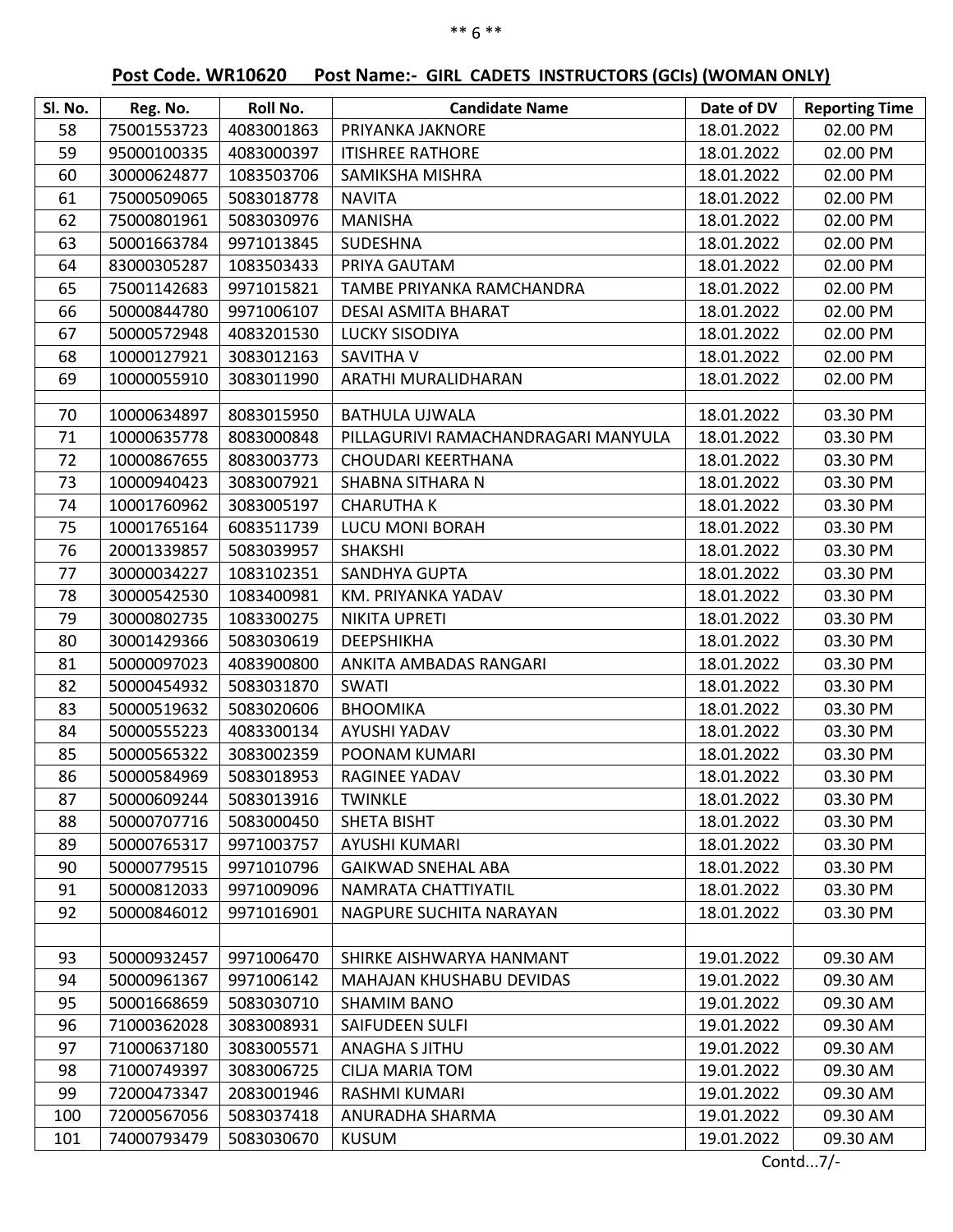| Sl. No. | Reg. No.    | Roll No.   | <b>Candidate Name</b>     | Date of DV | <b>Reporting Time</b> |
|---------|-------------|------------|---------------------------|------------|-----------------------|
| 102     | 74000837870 | 7083030405 | <b>PURNIMA</b>            | 19.01.2022 | 09.30 AM              |
| 103     | 94000191222 | 5083013941 | <b>RUCHI YADAV</b>        | 19.01.2022 | 09.30 AM              |
| 104     | 94000287411 | 5083005253 | <b>RAVINA</b>             | 19.01.2022 | 09.30 AM              |
| 105     | 94000455210 | 7083030251 | KUMARI ANNU               | 19.01.2022 | 09.30 AM              |
| 106     | 94000566281 | 5083018573 | <b>GAYATRI SORAUT</b>     | 19.01.2022 | 09.30 AM              |
| 107     | 94000775478 | 7083030351 | AASHIMA                   | 19.01.2022 | 09.30 AM              |
| 108     | 95000056731 | 4083800827 | WAHANE SAMBODHI RAJESH    | 19.01.2022 | 09.30 AM              |
| 109     | 95000126616 | 5083013715 | <b>MALIKA DAWER</b>       | 19.01.2022 | 09.30 AM              |
| 110     | 95000129544 | 4083800878 | PATIL SUPRIYA YADAV       | 19.01.2022 | 09.30 AM              |
| 111     | 95000246806 | 1083103264 | RAJNI                     | 19.01.2022 | 09.30 AM              |
| 112     | 95000289666 | 9971010496 | DHANAVADE SUPRIYA JAYSING | 19.01.2022 | 09.30 AM              |
| 113     | 95000625067 | 5083018243 | <b>NEHA</b>               | 19.01.2022 | 09.30 AM              |
| 114     | 95000666053 | 4083002339 | SHIVANI VISHWAKARMA       | 19.01.2022 | 09.30 AM              |
| 115     | 95000707158 | 5083000057 | <b>JYOTI NEGI</b>         | 19.01.2022 | 09.30 AM              |

# **Post Code. WR10620 Post Name:- GIRL CADETS INSTRUCTORS (GCIs) (WOMAN ONLY)**

# **Post Code. WR11020 Post Name:- ECONOMIC OFFICER**

| Sl. No.        | Reg. No.    | Roll No.   | <b>Candidate Name</b>      | Date of DV | <b>Reporting Time</b> |
|----------------|-------------|------------|----------------------------|------------|-----------------------|
| 1              | 72000010578 | 2083021580 | <b>DHIRAJ KUMAR</b>        | 19.01.2022 | 11.00 AM              |
| $\overline{2}$ | 72000258331 | 1083070384 | <b>SHUBHAM SHANU</b>       | 19.01.2022 | 11.00 AM              |
| 3              | 74000002238 | 2083016114 | ANIMIKH SAMADDAR           | 19.01.2022 | 11.00 AM              |
| 4              | 74000152473 | 2083017704 | <b>BARADA SANKAR GOUDA</b> | 19.01.2022 | 11.00 AM              |
| 5              | 72001029975 | 5083041395 | SIDDARTH SHARMA            | 19.01.2022 | 11.00 AM              |
| 6              | 92000244946 | 1083002768 | <b>ABHISHEK KUMAR</b>      | 19.01.2022 | 11.00 AM              |
| $\overline{7}$ | 72001139759 | 5083026524 | SATYAM KUMAR CHOUBEY       | 19.01.2022 | 11.00 AM              |
| 8              | 72001605309 | 5083034198 | PALLAV S PAREEK            | 19.01.2022 | 11.00 AM              |
| 9              | 72001618345 | 5083043340 | POORAN MAL MEENA           | 19.01.2022 | 11.00 AM              |
| 10             | 72001679501 | 5083037966 | <b>BHOOPENDRA SINGH</b>    | 19.01.2022 | 11.00 AM              |
| 11             | 72001895381 | 5083036518 | KHUSHBU SHARMA             | 19.01.2022 | 11.00 AM              |
| 12             | 72001968364 | 1083005697 | RITESH KUMAR               | 19.01.2022 | 11.00 AM              |
| 13             | 72002118862 | 5083037131 | DHANRAJ REDWAL             | 19.01.2022 | 11.00 AM              |
| 14             | 73001022449 | 1083301652 | <b>ARPIT GANGWAR</b>       | 19.01.2022 | 11.00 AM              |
| 15             | 73001672531 | 5083022394 | <b>JITENDRA KUMAR</b>      | 19.01.2022 | 11.00 AM              |
| 16             | 73001699587 | 1083504862 | <b>DEEPAK SINGH YADAV</b>  | 19.01.2022 | 11.00 AM              |
| 17             | 74001688458 | 1083008329 | <b>CHANDAN KUMAR CHAND</b> | 19.01.2022 | 11.00 AM              |
| 18             | 74001864042 | 7083100749 | <b>NAVNEET</b>             | 19.01.2022 | 11.00 AM              |
| 19             | 75000319866 | 5083006478 | <b>OMKAR KORI</b>          | 19.01.2022 | 11.00 AM              |
| 20             | 75000542450 | 4083800144 | <b>HIMANSHU SEN</b>        | 19.01.2022 | 11.00 AM              |
| 21             | 75001488169 | 5083013401 | <b>JYOTI KUMARI</b>        | 19.01.2022 | 11.00 AM              |
| 22             | 75001508823 | 5083028930 | <b>ROSHAN KUMAR SONI</b>   | 19.01.2022 | 11.00 AM              |
|                |             |            |                            |            | Contd $8/-$           |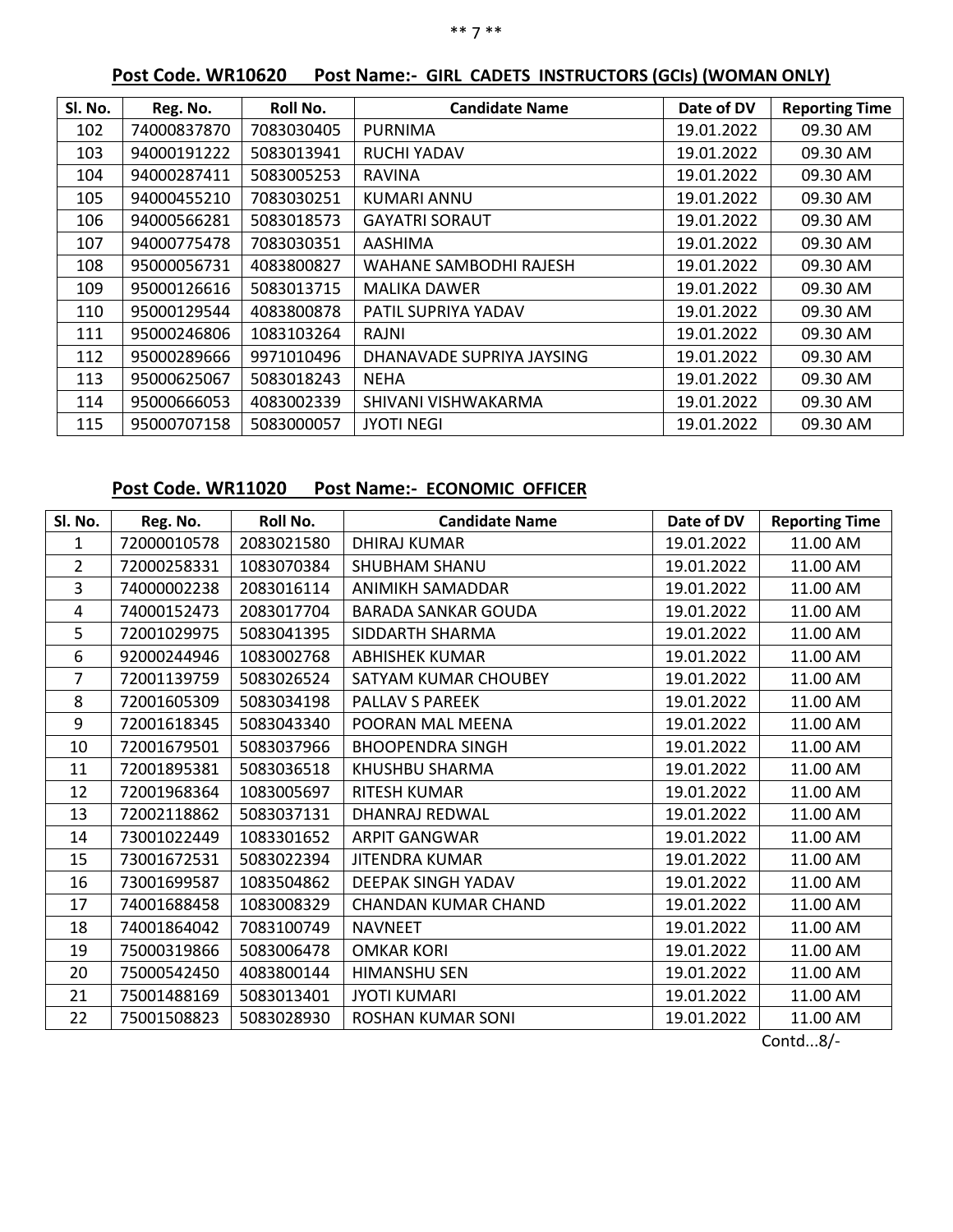# **Post Code. WR11020 Post Name:- ECONOMIC OFFICER**

| Sl. No. | Reg. No.    | Roll No.   | <b>Candidate Name</b>         | Date of DV | <b>Reporting Time</b> |
|---------|-------------|------------|-------------------------------|------------|-----------------------|
| 23      | 75001667662 | 5083002810 | <b>SAURAV CHAND</b>           | 19.01.2022 | 02.00 PM              |
| 24      | 75001756200 | 1083800690 | <b>DEEPAK AGRAWAL</b>         | 19.01.2022 | 02.00 PM              |
| 25      | 81000001434 | 3083000952 | RAGHUNATH M                   | 19.01.2022 | 02.00 PM              |
| 26      | 92000091067 | 5083022217 | MRITYUNJAY KUMAR MEHTA        | 19.01.2022 | 02.00 PM              |
| 27      | 74001104132 | 5083027443 | <b>SUDHIR</b>                 | 19.01.2022 | 02.00 PM              |
| 28      | 20000896397 | 5083034009 | <b>ASHOK CHOUDHARY</b>        | 19.01.2022 | 02.00 PM              |
| 29      | 82000022663 | 8083005610 | <b>AJAY KUMAR</b>             | 19.01.2022 | 02.00 PM              |
| 30      | 82000156307 | 1083005819 | SANDEEP KUMAR RAVI            | 19.01.2022 | 02.00 PM              |
| 31      | 83000002837 | 5083022036 | <b>NAVNEET KUMAR</b>          | 19.01.2022 | 02.00 PM              |
| 32      | 91000005498 | 8083018271 | THIPPARTI AKHIL REDDY         | 19.01.2022 | 02.00 PM              |
| 33      | 91000022214 | 3083006113 | ANU SONY JOSE                 | 19.01.2022 | 02.00 PM              |
| 34      | 91000063098 | 3083007862 | MUHAMMED ARSAL M M            | 19.01.2022 | 02.00 PM              |
| 35      | 91000162731 | 3083002543 | <b>GOKUL KRISHNAN P</b>       | 19.01.2022 | 02.00 PM              |
| 36      | 91000247235 | 8083023193 | <b>ANKITA KANODIA</b>         | 19.01.2022 | 02.00 PM              |
| 37      | 91000266722 | 8083018899 | EJJAGIRI HARIPRASAD           | 19.01.2022 | 02.00 PM              |
| 38      | 92000462003 | 5083036435 | <b>SHUBHAM SAINI</b>          | 19.01.2022 | 02.00 PM              |
| 39      | 91000479023 | 8083023695 | <b>NELAPATLA SAINATH</b>      | 19.01.2022 | 02.00 PM              |
| 40      | 92000001430 | 1083005639 | <b>NAVEEN KUMAR</b>           | 19.01.2022 | 02.00 PM              |
| 41      | 92000022994 | 1083001015 | NIMESH KUMAR                  | 19.01.2022 | 02.00 PM              |
| 42      | 92000023613 | 5083022455 | <b>ROHIT KUMAR</b>            | 19.01.2022 | 02.00 PM              |
| 43      | 92000052478 | 5083034164 | <b>SIMRAN BANO</b>            | 19.01.2022 | 02.00 PM              |
| 44      | 92000053202 | 5083030442 | <b>ROHIT KUMAR</b>            | 19.01.2022 | 02.00 PM              |
|         |             |            |                               |            |                       |
| 45      | 92000569665 | 1083002718 | <b>MUKESH KUMAR</b>           | 19.01.2022 | 03.30 PM              |
| 46      | 92000096563 | 1083005759 | <b>ABHISHEK KUMAR</b>         | 19.01.2022 | 03.30 PM              |
| 47      | 40000875239 | 7083060059 | <b>VIRENDER</b>               | 19.01.2022 | 03.30 PM              |
| 48      | 92000110317 | 5083043984 | REEMA CHAUDHARY               | 19.01.2022 | 03.30 PM              |
| 49      | 93000064684 | 5083019349 | <b>NITIN KUMAR</b>            | 19.01.2022 | 03.30 PM              |
| 50      | 92000131269 | 1083001276 | <b>CHANDAN KUMAR</b>          | 19.01.2022 | 03.30 PM              |
| 51      | 92000131429 | 5083035751 | <b>ADITYA TIWARI</b>          | 19.01.2022 | 03.30 PM              |
| 52      | 92000142294 | 5083026790 | SHIVAM RAJ                    | 19.01.2022 | 03.30 PM              |
| 53      | 92000182067 | 5083045212 | <b>AYUSH PARASHAR</b>         | 19.01.2022 | 03.30 PM              |
| 54      | 92000261923 | 1083006515 | <b>HARIOM DUBEY</b>           | 19.01.2022 | 03.30 PM              |
| 55      | 92000281271 | 1083005877 | <b>SONAM KUMARI</b>           | 19.01.2022 | 03.30 PM              |
| 56      | 92000292236 | 5083038229 | <b>DHEERAJ MAHAWAR</b>        | 19.01.2022 | 03.30 PM              |
| 57      | 92000298940 | 2083012715 | <b>SURAJ KUMAR</b>            | 19.01.2022 | 03.30 PM              |
| 58      | 92000304147 | 5083033974 | <b>JATIN KAMRA</b>            | 19.01.2022 | 03.30 PM              |
| 59      | 92000328255 | 9971002950 | <b>VIVEK KUMAR BHASHKAR</b>   | 19.01.2022 | 03.30 PM              |
| 60      | 92000357998 | 5083028710 | <b>ANAND RAJ</b>              | 19.01.2022 | 03.30 PM              |
| 61      | 92000392334 | 5083012192 | <b>BACHCHALAL KUMAR YADAV</b> | 19.01.2022 | 03.30 PM              |
| 62      | 92000397989 | 1083002600 | <b>VICKEY KUMAR</b>           | 19.01.2022 | 03.30 PM              |
| 63      | 92000403012 | 5083035860 | KARISHMA AGARWAL              | 19.01.2022 | 03.30 PM              |
| 64      | 92000412689 | 3083003247 | <b>ATUL KUMAR</b>             | 19.01.2022 | 03.30 PM              |
| 65      | 92000425507 | 1083002751 | SHASHI RAJ KUMAR              | 19.01.2022 | 03.30 PM              |
| 66      | 92000502938 | 1083003745 | SATYAM                        | 19.01.2022 | 03.30 PM              |

Contd...9/-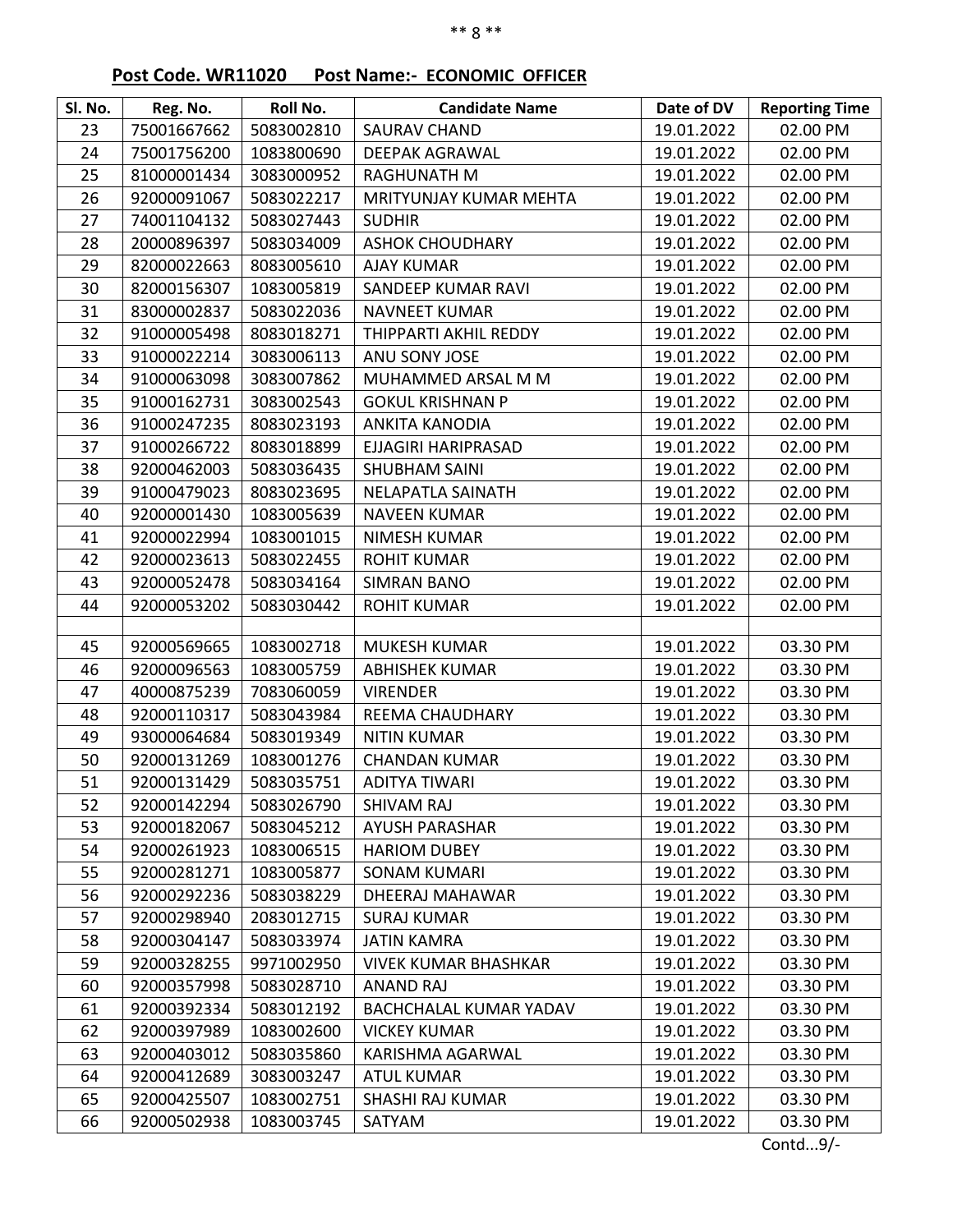# **Post Code. WR11020 Post Name:- ECONOMIC OFFICER**

| Sl. No.  | Reg. No.    | Roll No.   | <b>Candidate Name</b>        | Date of DV               | <b>Reporting Time</b> |
|----------|-------------|------------|------------------------------|--------------------------|-----------------------|
| 67       | 92000533532 | 5083040141 | <b>ARUN KUMAR</b>            | 20.01.2022               | 09.30 AM              |
| 68       | 92000657809 | 5083036078 | <b>CHETAN KUMAR SHARMA</b>   | 20.01.2022               | 09.30 AM              |
| 69       | 93000052279 | 1083502763 | <b>NAVNEET PATEL</b>         | 20.01.2022               | 09.30 AM              |
| 70       | 93000061685 | 5083015739 | <b>SAHIL</b>                 | 20.01.2022               | 09.30 AM              |
| 71       | 10000200768 | 3083006651 | <b>ASWATHY JOSEPH</b>        | 20.01.2022               | 09.30 AM              |
| 72       | 71000725726 | 3083006566 | <b>AKHILA SALI</b>           | 20.01.2022               | 09.30 AM              |
| 73       | 30000440542 | 1083301402 | <b>RAHUL YADAV</b>           | 20.01.2022               | 09.30 AM              |
| 74       | 74000837706 | 2083016431 | <b>SOUMYAJIT BISWAS</b>      | 20.01.2022               | 09.30 AM              |
| 75       | 83000141204 | 6083511833 | <b>RISHABH</b>               | 20.01.2022               | 09.30 AM              |
| 76       | 93000275406 | 9971002752 | <b>ANURAG KUMAR</b>          | 20.01.2022               | 09.30 AM              |
| 77       | 92000310947 | 1083006034 | PRADEEP KUMAR VERMA          | 20.01.2022               | 09.30 AM              |
| 78       | 93000513355 | 1083503295 | RISHABH DEV TRIPATHI         | 20.01.2022               | 09.30 AM              |
| 79       | 30000810109 | 8083013351 | RAGHVENDRA PRATAP SINGH      | 20.01.2022               | 09.30 AM              |
| 80       | 50000464236 | 5083006678 | <b>RAJAT SINGH</b>           | 20.01.2022               | 09.30 AM              |
| 81       | 40001570162 | 2083008069 | MD SHAMIM AKHTAR             | 20.01.2022               | 09.30 AM              |
| 82       | 20000204743 | 1083800223 | RAVIRANJAN KUMAR MISHRA      | 20.01.2022               | 09.30 AM              |
| 83       | 93000005565 | 1083100112 | <b>MAHENDRA PRATAP SINGH</b> | 20.01.2022               | 09.30 AM              |
| 84       | 10001010370 | 8083018168 | KATAM LAVA KUMAR             | 20.01.2022               | 09.30 AM              |
| 85       | 75001654561 | 9971002805 | RAHUL NAUTIYAL               | 20.01.2022               | 09.30 AM              |
| 86       | 93000198532 | 1083405112 | <b>TARUN MISHRA</b>          | 20.01.2022               | 09.30 AM              |
| 87       | 71001128094 | 3083014178 | VARIAR MRUDULA SUNDARESAN    | 20.01.2022               | 09.30 AM              |
| 88       | 83000154743 | 1083301575 | <b>SHIVA SINGH</b>           | 20.01.2022               | 09.30 AM              |
| 89       | 20000956936 | 1083007177 | <b>GAURAV SUMAN</b>          | 20.01.2022               | 11.00 AM              |
| 90       | 83000164282 | 1083405096 | <b>BHAGAT SINGH</b>          | 20.01.2022               | 11.00 AM              |
| 91       | 92000205335 | 5083045509 | <b>KULDEEP</b>               | 20.01.2022               | 11.00 AM              |
| 92       | 20000738536 | 3083003005 | <b>RAVI PRAKASH ROY</b>      | 20.01.2022               | 11.00 AM              |
| 93       | 72000504705 | 5083036695 | <b>MAHESH SAINI</b>          | 20.01.2022               | 11.00 AM              |
| 94       | 94000605710 | 1083006133 | ANUJ KUMAR RAMANI            | 20.01.2022               | 11.00 AM              |
| 95       | 93000293621 | 1083505019 | DEEPENDRA KUMAR MODANWAL     | 20.01.2022               | 11.00 AM              |
| 96       | 30000965805 | 5083023242 | <b>KAMAL YADAV</b>           |                          |                       |
| 97       | 84000114803 | 5083030152 | <b>ASHISH BAGRI</b>          | 20.01.2022<br>20.01.2022 | 11.00 AM              |
|          | 74001150003 |            |                              |                          | 11.00 AM              |
| 98<br>99 |             | 5083044091 | RAMANDEEP SINGH              | 20.01.2022               | 11.00 AM              |
|          | 91000089972 | 8083017897 | <b>GUMPULA SURYA PRAKASH</b> | 20.01.2022               | 11.00 AM              |
| 100      | 10000884567 | 3083012214 | DILEEP M                     | 20.01.2022               | 11.00 AM              |
| 101      | 10000967539 | 3083003356 | UPASE ANIL MAHANTAPPA        | 20.01.2022               | 11.00 AM              |
| 102      | 10001770728 | 3083004100 | KARISIDDAPPA M D             | 20.01.2022               | 11.00 AM              |
| 103      | 20000714022 | 5083022072 | RAKESH KUMAR YADAV           | 20.01.2022               | 11.00 AM              |
| 104      | 20000742845 | 5083045275 | <b>SURBHI BAFNA</b>          | 20.01.2022               | 11.00 AM              |
| 105      | 20000750868 | 1083007095 | <b>ARYAN RAJ</b>             | 20.01.2022               | 11.00 AM              |
| 106      | 20001349015 | 5083043049 | <b>MAMTA MEENA</b>           | 20.01.2022               | 11.00 AM              |
| 107      | 30000549986 | 1083506340 | <b>GAURAV SHARMA</b>         | 20.01.2022               | 11.00 AM              |
| 108      | 30000559050 | 5083010460 | SHUBHAM LATIYAN              | 20.01.2022               | 11.00 AM              |
| 109      | 30000620148 | 1083600791 | <b>ANURAG TOMAR</b>          | 20.01.2022               | 11.00 AM              |
| 110      | 30001418908 | 5083012919 | <b>VIPIN KUMAR</b>           | 20.01.2022               | 11.00 AM              |

Contd...10/-